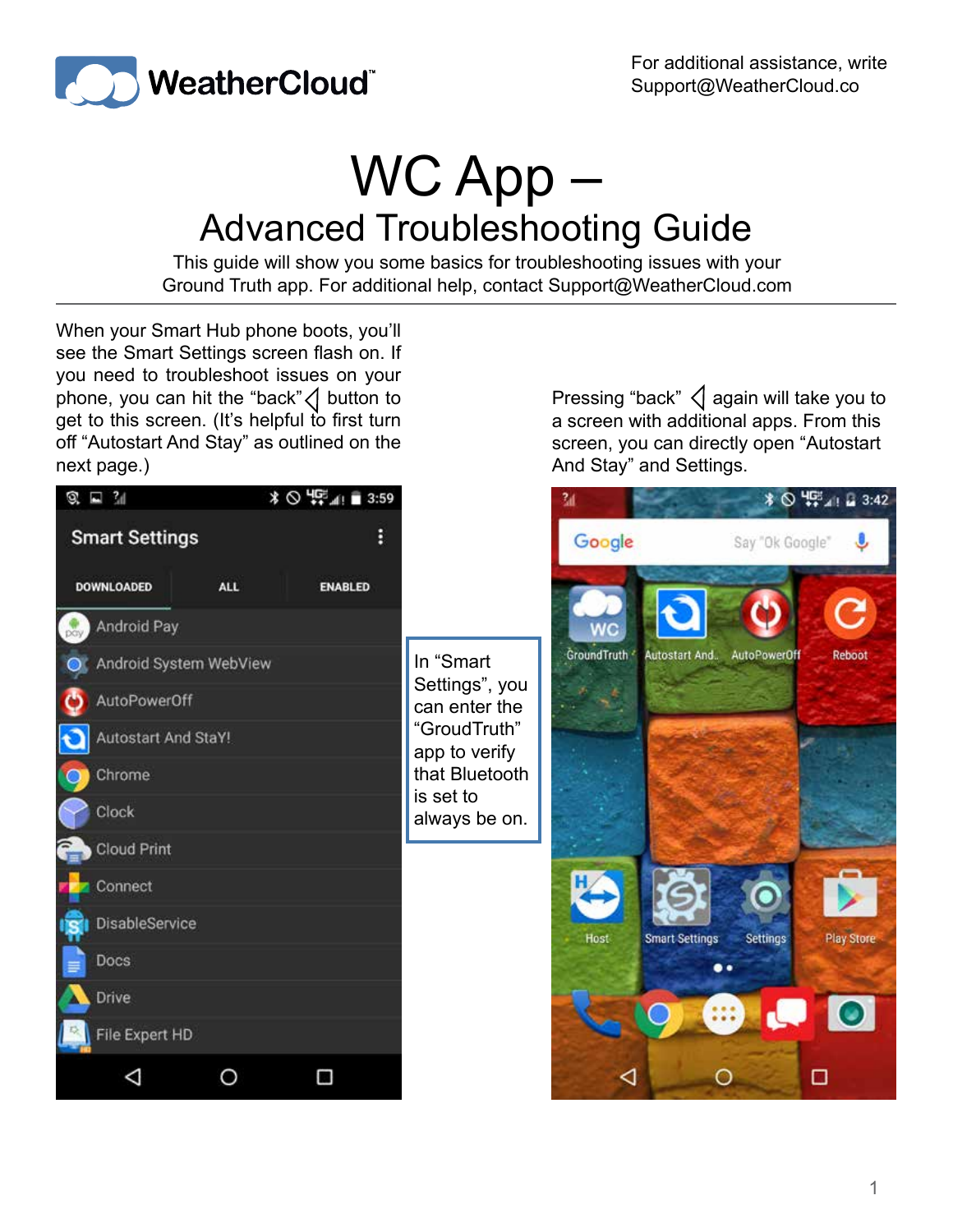## Autostart And Stay (AndSY)

When you boot your Smart Hub phone, an app called "Autostart And Stay" runs, automatically turning on your Bluetooth and starting the Ground Truth app.

You can see the Autostart And Stay app turn on.



Restart your phone to boot Autostart And Stay back up.